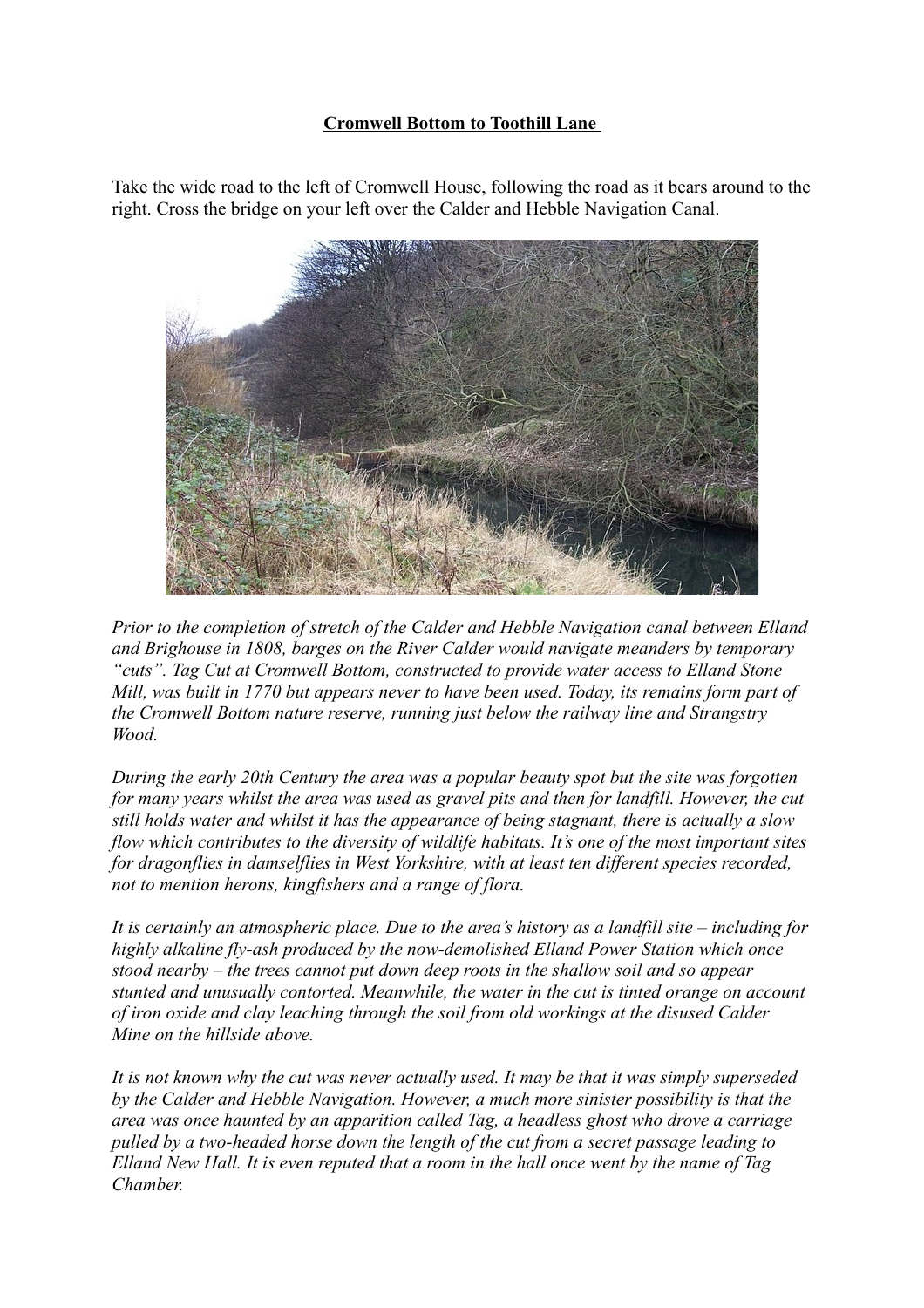*An article in the Brighouse Echo dated 29th October 1971 speculates: "Has anyone seen a headless horseman recently? There is a local legend that such a gruesome apparition can be seen on windy nights galloping past Cromwell Bottom or along Elland Lane at the bottom of Lower Edge. The most likely origin of this tradition is a bitter dispute that occurred some 600 years ago and which has become known as the Elland Feud."*

*Such an origin for the tradition would be very satisfactory indeed but on closer inspection it seems unlikely. Whilst New Hall became the home of what remained of the de Eland family after the Feud through marriage to the Saviles, at the time of his murder Sir John de Eland the Younger still lived at Elland Old Hall, sited on the other bank of the Calder to Tag Cut and New Hall, and it thus seems more likely that any such apparition would be associated with Old Hall instead.*

Go through the metal stile and follow a high metal fence as far as you can, where another footbridge takes you across the canal on your left. Turn right and follow the canal straight ahead towards the railway line seen directly ahead. Climb the steps towards the railway line, passing through two metal gates on either side of the line with care. On the other side of the line turn left following the footpath through the woods.

On the right is a high metal fence which guides the walker to the top of the woods. At the end of the fence climb the stairs as it ascends to the top of the hill. Turn right, following the path uphill. The path will then turn right to emerge at the right hand side of the Royal Oak Public House. (Unfortunately the business is no longer in use) When you reach Lower Edge Road, turn right towards Elland, then turn left up Church Lane. At the top of Church Lane, the path continues straight ahead, passing a house on the right to reach some recreational swings. Follow the wide track on the left as you pass through a gap, towards two stone gateposts.

Continue forwards along the path to a wall corner and a telegraph post. Turn left with the wall on your right, then through a gap stile on the right hand side of a gate to emerge on Dewsbury Road at Upper Edge. Turn right towards Elland passing a church on your right. At the next junction by the bus shelter, turn left along Pinfold Lane. Just part Ridge End Farm on your left, the road bears left towards the motorway. Turn right at the fence following the path over the footbridge to the opposite side. Turn left along New Hey Road for a short distance until you spot Cote Lane ascending uphill to your right.

Cross New Hey Road, and ascend Cote Lane. At the top the route now joins with the Kirklees Way. Follow this new route towards Upper Cote Farm, then cross the stile to a lonely tree. In the distance in electricity pylon, this gives you a guide as a way marker. As you start to cross the fields, you will then be able to spot better way markers to keep you in the right direction. Cross the stile in the wall ahead, then turn left downhill. Leave the Kirklees way at this point, heading left again to pass Lower Cote Hill Farm on your right to emerge in front of Clough House. Cross the road, and continue forward along Toothill Lane South. Cross over the stile at the far end, bearing left passed an electricity pylon on your right to another stile to emerge on a footbridge over the motorway. Cross the footbridge, then turn left to go over another stile into a field. Turn right and follow the path to emerge at a stile and steps leading down to Toothill lane. Turn right along this lane all the way to reach the main road at Toothill Bank. Turn right again along Toothill Lane to reach Huddersfield Road.